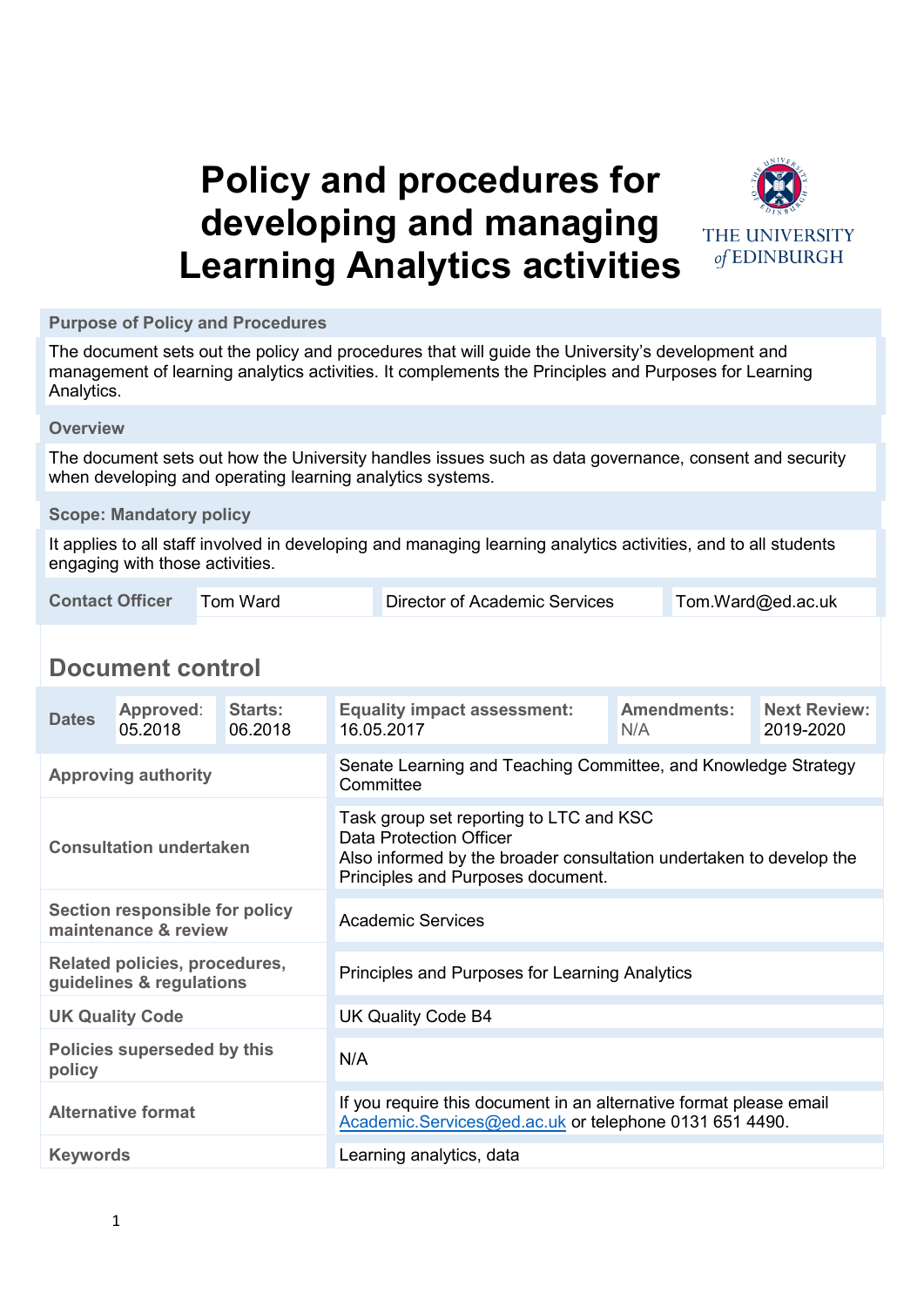## **Policy and procedures for developing and managing Learning Analytics activities**

## **1 Overview**

The University's statement of its Principles and Purposes for Learning Analytics is set out at:

http://www.ed.ac.uk/files/atoms/files/learninganalyticsprinciples.pdf

This document complements that statement by setting out how the University handles issues such as data governance, consent and security when developing and operating learning analytics systems.

## **2 Definitions**

- 'Learning analytics' involves combining different types of data regarding student engagement and learning in order to better understand, and improve, the learning experiences of students. It is distinct from the well-established practice of using individual student datasets (for example, data on course outcomes) for quality and planning purposes and to enable staff (eg Personal Tutors) to support individual students.
- 'Learning analytics pilots' are time-limited learning analytics activities that will, typically, apply to students in some specific areas of the University and be experimental in nature.
- 'Institutional' learning analytics activities are ongoing activities that apply to students in many or all areas of the University.
- 'Data stewards' are the staff responsible for ensuring the security, access, documentation, and quality of the 'golden copy' of data sets that might be used for learning analytics (for example, Student Systems, Information Services Group).
- 'Project managers' are the members of staff in Schools / Colleges or support services who develop and manage learning analytics pilots or institutional learning analytics activities.
- 'Personal student data' is data on identifiable individual students.
- 'Anonymised student data' is a student dataset which has been aggregated and / or anonymised so that it is not possible to identify individual students (note that data is not considered anonymised if it is possible to convert it back into personal data).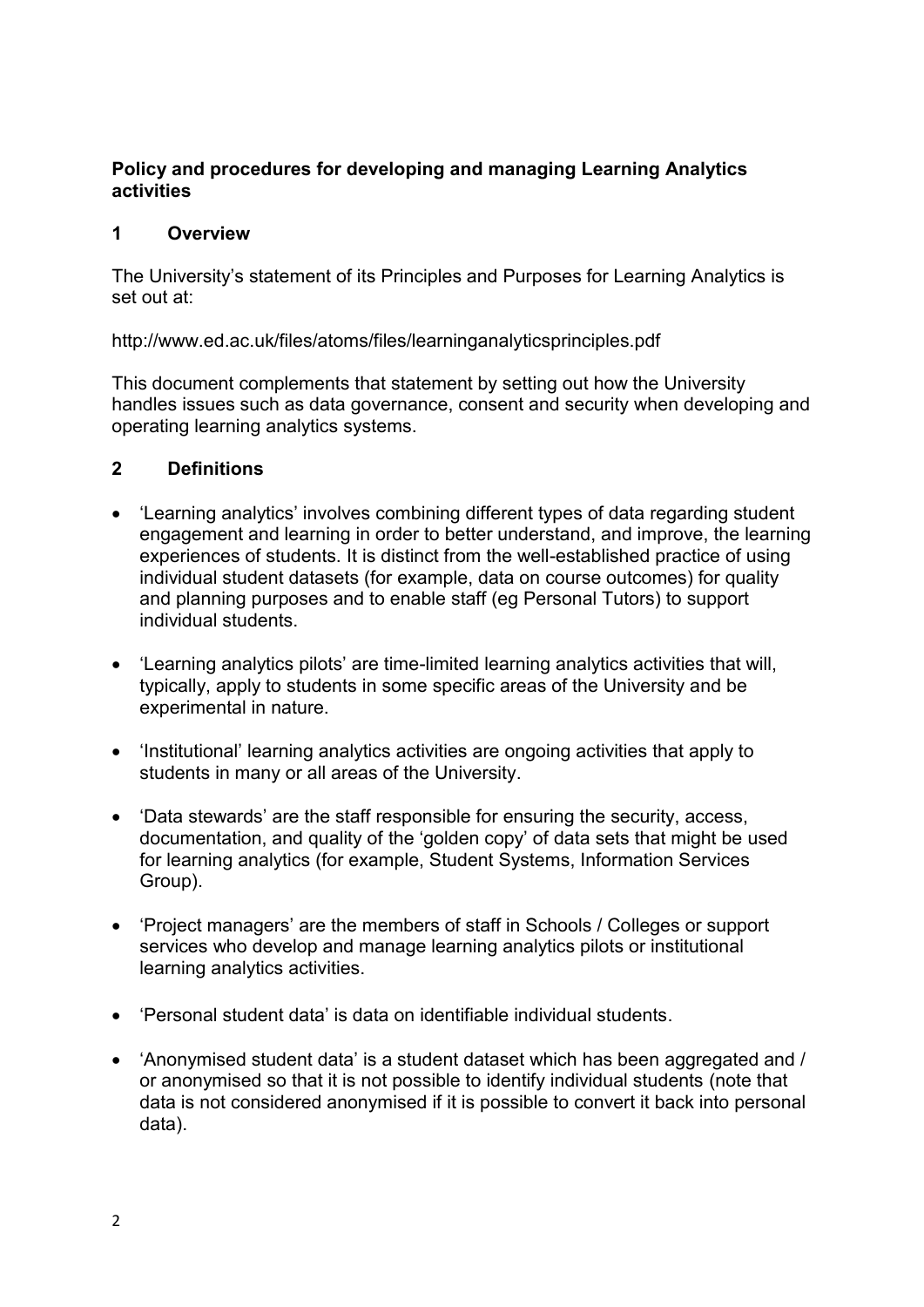'Interventions' are activities involving individual students, whether automated or human-mediated, which result from the processing of learning analytics data.

## **3 Types of learning analytics**

- **Personalised individual student support** where data on identifiable individual students' activities is used to support targeted and tailored interventions with those individuals.
- **Understanding and improving the quality of our students' learning experience** – where data is used to provide feedback to staff on the efficacy of pedagogical design, to enable individual staff to reflect on the impact of their teaching, or to allow student support services to understand the effectiveness of their activities and to plan for future delivery, and to allow students to reflect on anonymised data regarding their peers' learning.
- **Research activities** where data is used to explore whether there is a relationship between variables, for example between a successful student outcome and particular learning activities.

In general, the requirements for developing and managing learning analytics are more rigorous for learning analytics activities involving personalised individual student support, or otherwise utilising personal student data, than learning analytics activities utilising anonymised student data. For example, staff utilising aggregate learning analytics data for relatively routine quality assurance purposes are unlikely to need to undertake additional steps as a result of this policy.

For research activities that require research ethics approval, this approval would be in addition to approval from the Learning Analytics Review Group (see section 7 below)

The attached table summarises key requirements for these different categories of learning analytics activities.

## **4 Responsibility for learning analytics**

- **The Senate Learning and Teaching Committee (LTC) and Knowledge Strategy Committee (KSC)** are responsible for overseeing the University's operation of learning analytics in line with this Policy. LTC will oversee and monitor the pedagogical and supportive uses that the University is making of learning analytics, and KSC will oversee and monitor the University's data stewardship arrangements for its learning analytics activities.
- LTC and KSC have established **a Learning Analytics Review Group** with responsibility for reviewing and approving proposals for learning analytics projects. The group is also available to provide advice regarding other categories of learning analytics activities. The group comprises the Assistant Principal with strategic responsibility for Learning Analytics, a student representative, the Data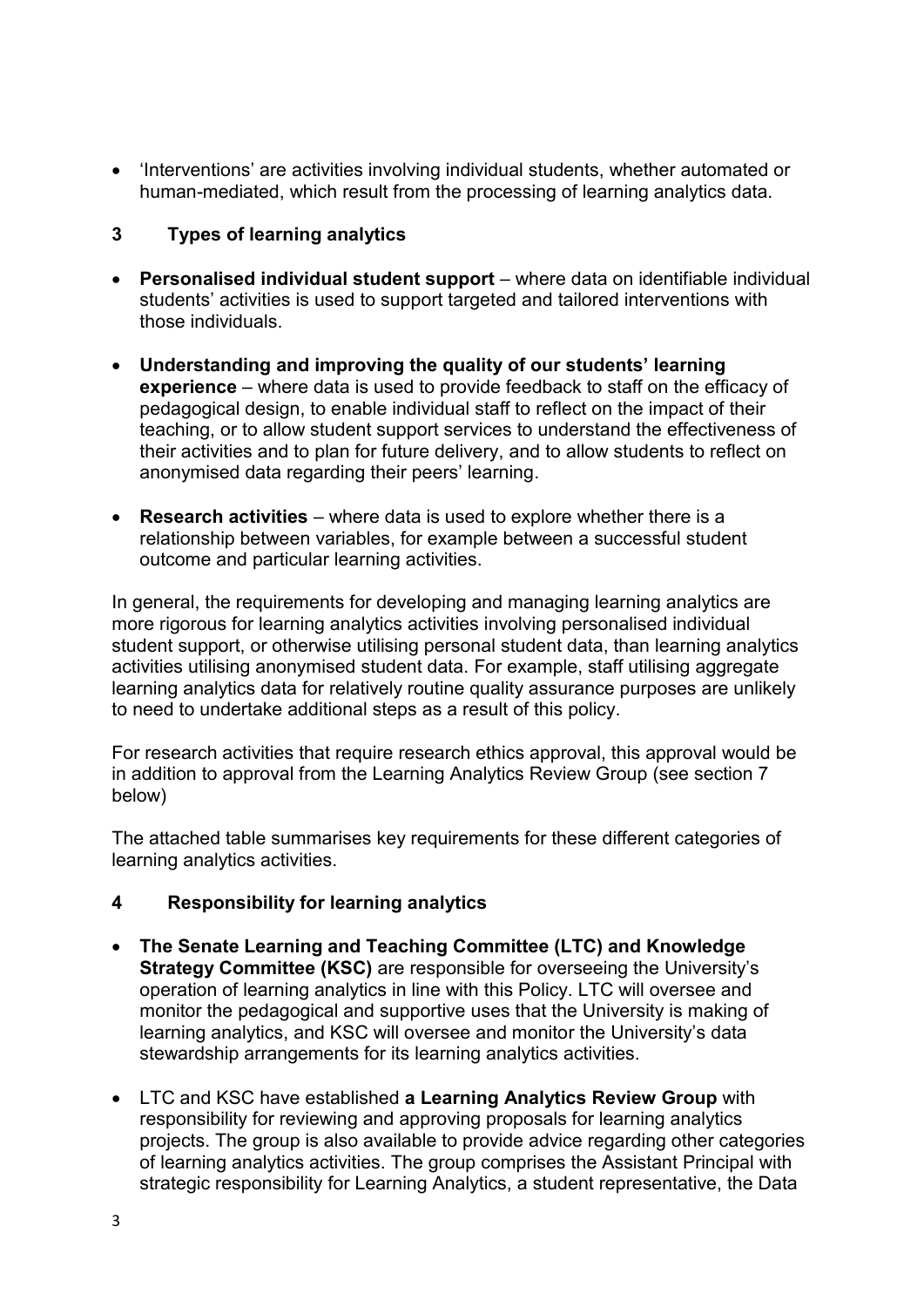Protection Officer, representatives from relevant service units (Universities Secretaries Group and Information Services Group), the Chief Information Security Officer, and a member of academic staff with expertise in research ethics. It will be convened by a senior academic member of staff with expertise in Learning Analytics, nominated by the Senior Vice-Principal. The group will report annually to LTC and KSC.

- **Project managers** are responsible for developing proposals for learning analytics activities and for managing the delivery of the activities in line with this Policy.
- **Data Stewards** are responsible for approving the release of 'their' golden copy data sets for learning analytics (where not already available to relevant staff via standard reporting tools), and – as members of the Learning Analytics Review Group - for approving the use of 'their' data sets for specific categories of learning analytic activities in line with this Policy (see Section 7, below).

## **5 Sources of data for learning analytics**

The main categories of student data available to the University for the purposes of learning analytics are:

- Admissions data:
- Course and programme enrolment data;
- Data on student engagement, progression and achievement in assessments, courses and programmes;
- Data on student engagement with Virtual Learning Environments, assessment services and media platforms;
- Data on student use of library systems and services;
- Data on student utilisation of other University services and facilities related to learning and teaching; and
- Card access data:
- Student survey responses.

In many cases, the University will use existing corporate datasets such as the University's student record system, virtual learning environments, survey tools, and library and IT systems. In some circumstances the University (or individual Schools) may collect student data for the purposes of specific learning analytics activities.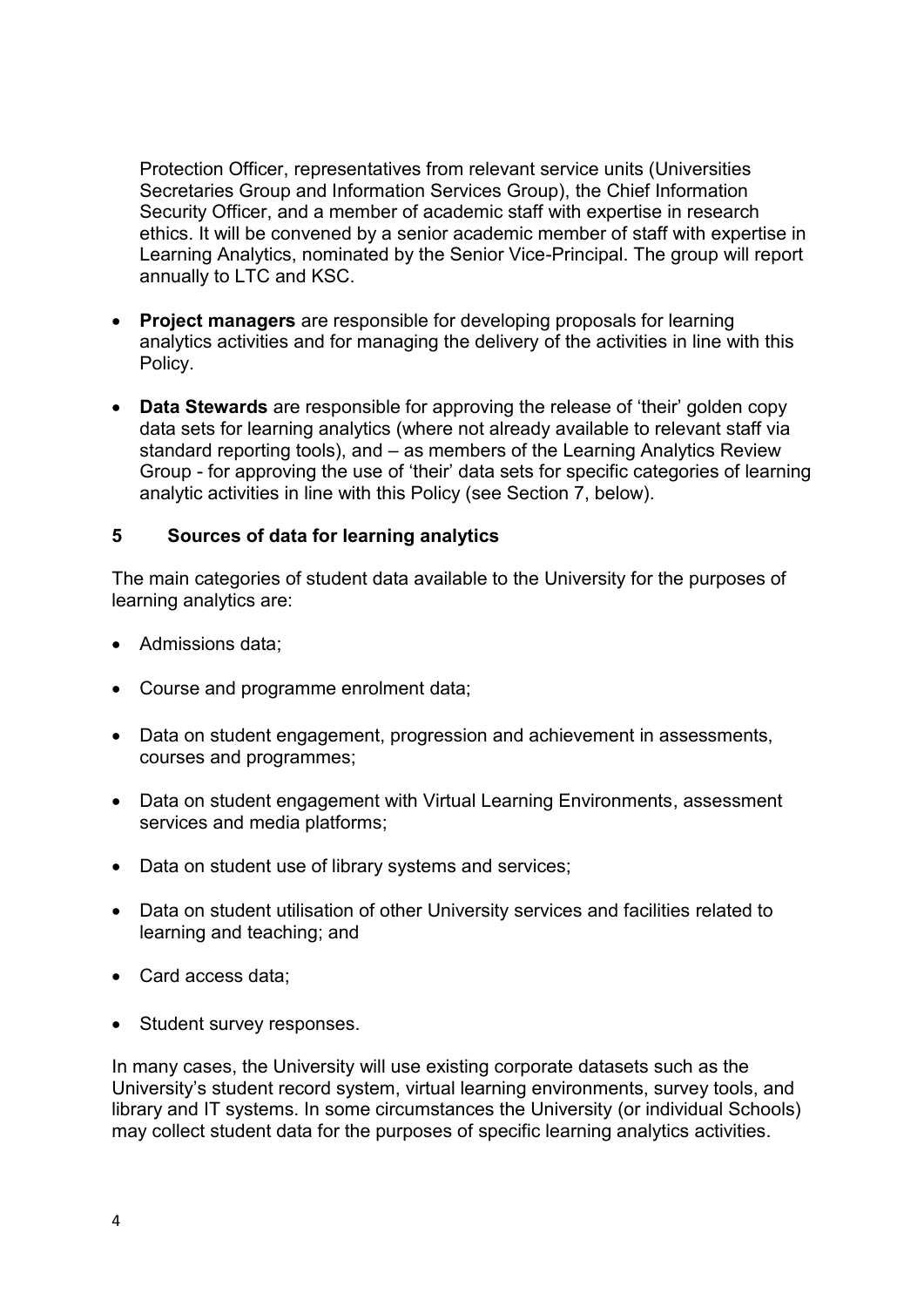## **6 Issues to address when developing and managing learning analytics activities**

Project managers and data stewards are responsible for considering the following issues when developing and managing learning analytics activities:

## **6.1 Alignment with the University's Principles and Purposes for learning analytics**

Project managers are responsible for ensuring that the objectives of their learning analytics activities align with the University's statement of Principles and Purposes for Learning Analytics.

## **6.2 Validity, comprehensiveness and interpretation of data**

Project managers are responsible for assessing whether the relevant datasets are sufficiently robust for the intended usage, monitoring the quality and robustness of the data used for learning analytics activities, presenting the data in a way that assists staff and students to interpret it (eg highlighting any inaccuracies or gaps in the data), and arranging training or briefings where appropriate to assist staff and students to interpret and utilise the data. Data stewards will be able to advise project managers on the validity, comprehensiveness and interpretation of data where required.

Project managers are also responsible for ensuring that the analysis, interpretation and use of the data does not inadvertently reinforce discriminatory attitudes or increase social power differentials.

When project managers or data stewards use and / or publish anonymised student data collected for or generated by learning analytics, they are responsible for ensuring that it is not possible to identify individuals from metadata or by aggregating multiple data sources.

## **6.3 Data Protection Impact Assessment**

If the proposed learning analytics activities will involve processing of personal student data, the project manager must undertake a Data Protection Impact Assessment (DPIA) in advance of finalising the plans for the activities. A template for the DPIA is available from the University's Data Protection Officer

## **6.4 Privacy Notice**

In the 'Learning Analytics Principles and Purposes' document, and in the Data Protection Statement (the new version of which will be published in Spring 2018), the University provides an overview of how it uses students' data for learning analytics. The University is developing a new Privacy Statement for student data which will include information regarding how the University uses personal student data for learning analytics purposes. As long as an individual learning analytics activity is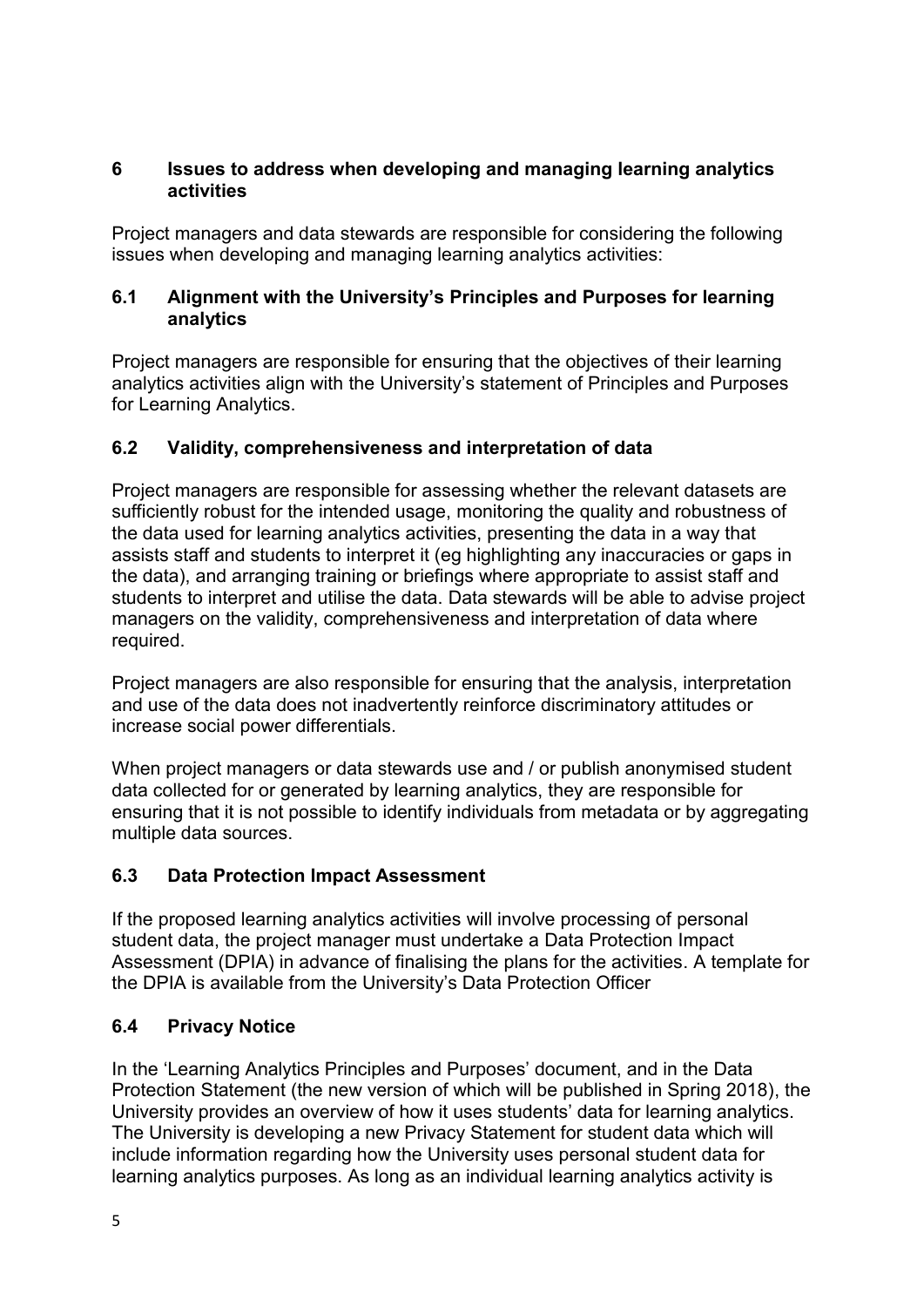consistent with the statements in the University Privacy Statement, it is not necessary for the project manager to publish a separate Privacy Notice for each individual learning analytics activity. Project managers are however responsible for providing detailed information regarding the algorithms that they are using on request from the relevant students or staff.

## **6.5 Legal basis for processing student data**

It is necessary for the University to identify a legal basis for processing of personal student data, in line with the options set out in the General Data Protection Regulation (GDPR). The University's lawful basis for processing non-sensitive personal student data for learning analytics purposes is "legitimate interests pursued by the controller (The University of Edinburgh) or a third party."

When learning analytics activities involve the processing of sensitive personal student data (referred to as "special category data" under the GDPR), for example, data on race or ethnicity, health or sexual life, or religious or philosophical beliefs, the University's legal basis will be "consent of the data subject":.

The University will only undertake interventions with individual students (for example, in order to target additional student support or sign-post individuals to learning resources) based on learning analytics data processing when it has the prior consent of those individual students.

When the legal basis is student consent, the project manager is responsible for obtaining informed opt-in consent from all the students whose data will be processed prior to undertaking the data processing. When student consent is required prior to undertaking interventions on the basis of learning analytics data processing, the project manager must obtain informed opt-in consent from students prior to undertaking any interventions. The project manager must consult the University's Data Protection Officer regarding the design of the consent form and administering the consenting process.

## **6.6 Involvement of third parties**

Where a data steward or project manager contracts with a third party for the collection, storage, or processing of learning analytics data, they are responsible for ensuring that the third party is compliant with this Policy. Where commercial providers of learning analytics services are used, algorithmic transparency will require to be assured during procurement. All engagements involving the exchange of University data must be supported by an appropriate contract that details the University's requirements for protecting University data. The third party must provide detailed evidence of the information security controls they have in place.

## **6.7 Data security and access to data**

Data stewards and project managers are responsible for ensuring the security of datasets used for learning analytics, in line with relevant University policy and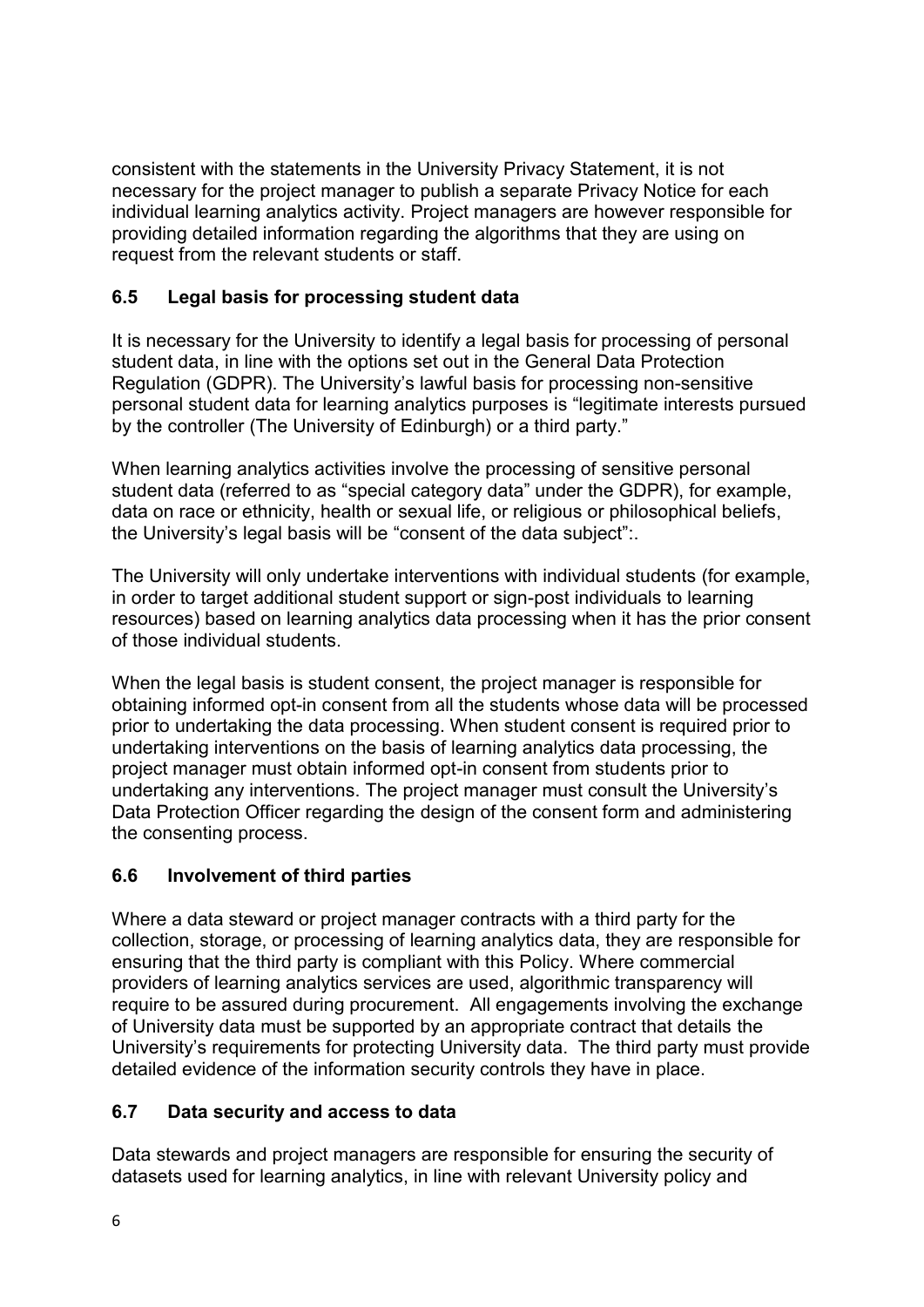standards. Data stewards and project managers are responsible for restricting access to learning analytics data to those staff that have a legitimate need to access it.

Project managers and data stewards are responsible for providing students on request with access to all their personal student data collected for and generated by learning analytics, and for giving students an opportunity to correct any inaccurate personal data held about themselves. Where project managers become aware of inaccuracies in a 'golden copy' data set, they should inform the relevant data steward.

## **6.8 Retention and disposal of data**

Managing departments are responsible for retaining and disposing of personal data that they collect or generate for learning analytics purposes in line with the University's Retention Schedule.

Project managers are responsible for ensuring that all staff who access and use the data during the project comply with retention periods for data collected for or generated by learning analytics. If the University's Retention Schedule does not specify the appropriate retention periods, prior to the start of the learning analytics activities the project manager must agree with Records Management an appropriate retention period.

If a student asks the project manager to dispose of or anonymise any of the student's personal data that has been collected specifically for or generated by learning analytics, the project manager will do so within four weeks. Data sets generated for a different primary purpose (such as those listed in Section 5) may however not be possible to dispose of or anonymise.

## **7 Approval processes for introducing learning analytics activities**

Project managers for the following categories of learning analytics activities will be required to seek approval from the Learning Analytics review group:

- Projects that involve processing and utilising personal student data in order to provide targeted / personalised student support;
- Projects that involve third parties in the collection, storage, or processing of data for learning analytics purposes;
- Projects involving courses or programmes owned by more than one School;
- Projects involving the processing of personal data of students aged 13 or less:
- Any other learning analytics activities that appear likely to create particular challenges or risks.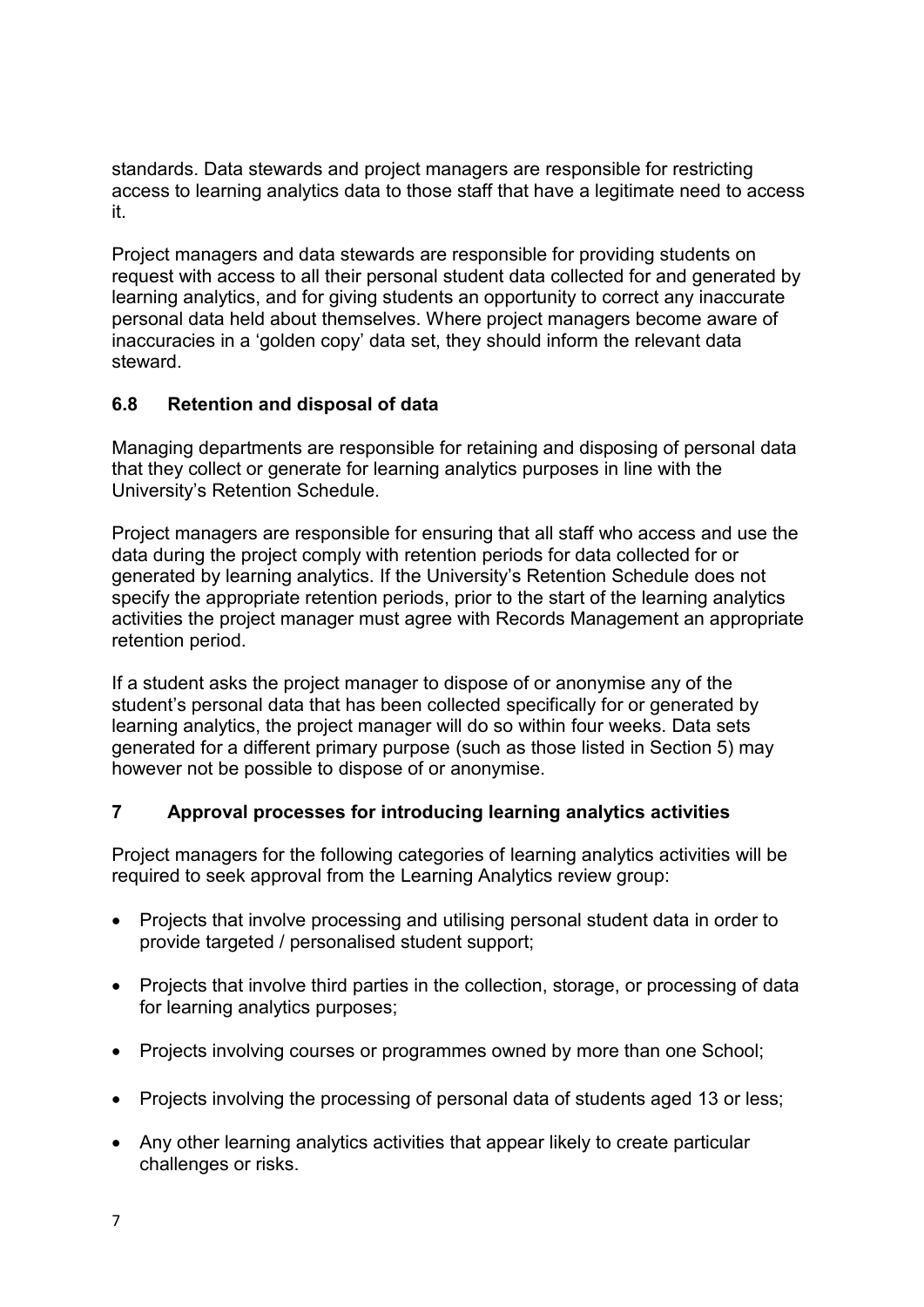When this approval is required, the project manager should submit to the Review Group (via Academic Services) a proposal setting out the following information:

- The data that will be used, including identifying any data that will be collected for the purposes of the planned learning analytics activities;
- The planned arrangements for addressing the issues set out in Section 6.
- Any potentially adverse impacts of the analytics and the steps that will be taken to remove or minimise them, and any other ethical or legal issues that staff should take account of when utilising the data;
- How the findings of pilot activities will be evaluated and disseminated;
- An Equality Impact Assessment.

For proposals for institutional learning analytics pilot activities, if the Review Group is content it will seek formal approval from the Senate Learning and Teaching Committee and the Knowledge Strategy Committee

In addition to making decisions on these proposals, the Group can advise data stewards and project managers on other proposed learning analytics activities.

## **9 Learning analytics data and the obligation to monitor attendance and engagement of students on Tier 4 visas**

Each School is responsible for developing an annual School Engagement Monitoring Plan which must define the engagement and attendance contact points that they will use to monitor their Tier 4 sponsored students' attendance and engagement with their programmes of studies. Schools should not routinely use learning analytics data for Tier 4 student attendance and engagement monitoring purposes, and should instead rely on the defined contact points. It may however be appropriate to use the learning analytics data in extreme and exceptional purposes, for example to assist in establishing the student's patterns of engagement with their learning in response to a police or immigration services enquiry. If these circumstances, University Legal Services must be consulted before any data is released to external bodies.

## **10 Other relevant policies**

In addition to this Policy, other relevant policies and guidelines include:

- The University's statement of its Principles and Purposes for Learning Analytics: [www.ed.ac.uk/files/atoms/files/learninganalyticsprinciples.pdf](http://www.ed.ac.uk/files/atoms/files/learninganalyticsprinciples.pdf)
- The University's Information Security Policy: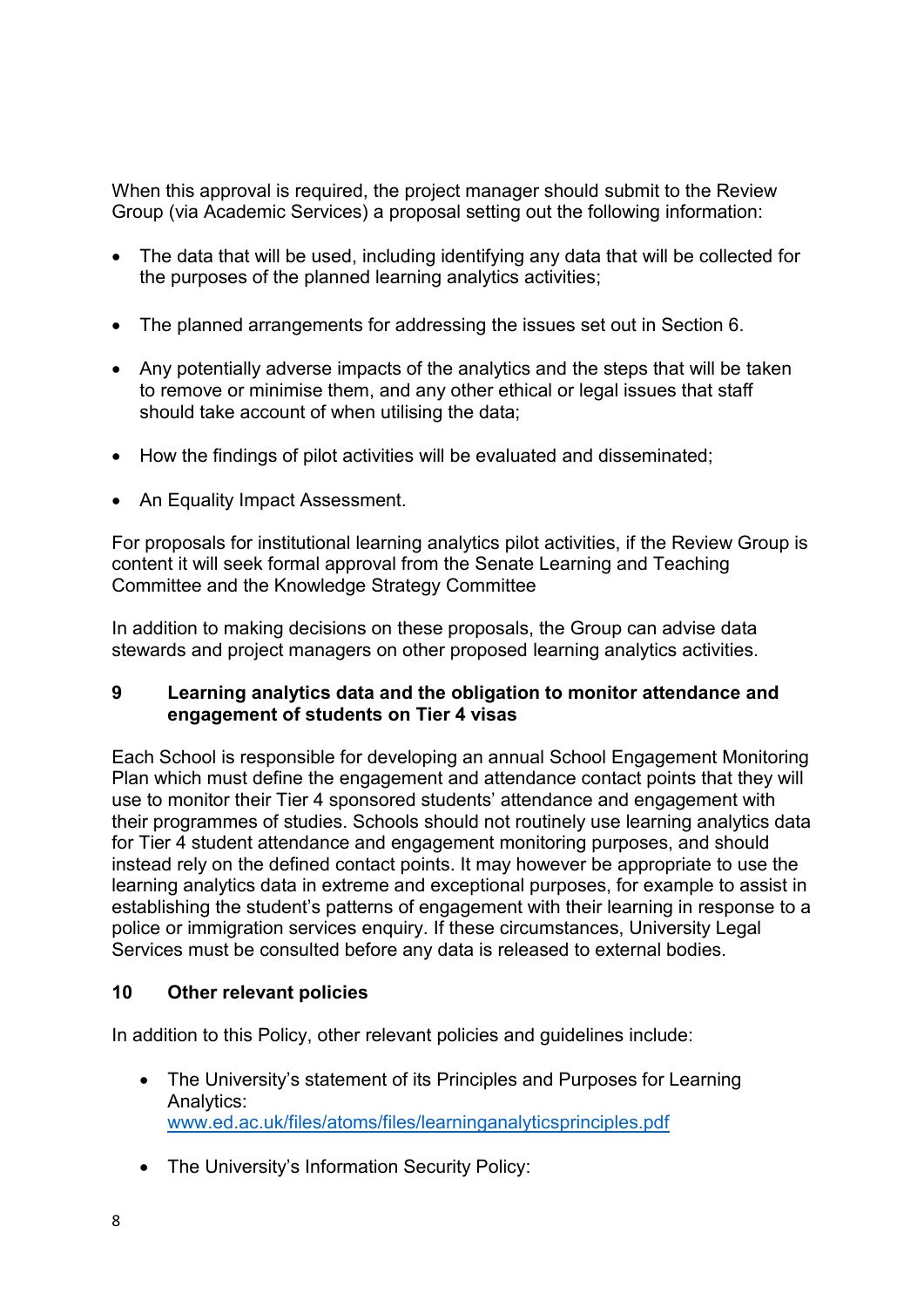www.ed.ac.uk/information-services/about/policies-and-regulations/securitypolicies/security-policy

- The University's Data Protection Policy: www.ed.ac.uk/records-management/data-protection/data-protection-policy
- The University's Protocol for Access to Data in the Corporate Student Record System: [www.ed.ac.uk/student-systems/use-of-data/policies-and-regulations](https://www.ed.ac.uk/student-systems/use-of-data/policies-and-regulations)

## **11 Sources of advice**

- The University's Data Protection Officer for data protection issues
- The University's Chief Information Security Officer for information security issues
- Records Management for enquiries regarding retention periods for learning analytics data
- Data stewards (for example in Information Services Group and Student Systems) – for enquiries regarding the potential use of datasets for learning analytics purposes
- The Director of Academic Services for enquiries regarding the Review Group
- Legal Services for enquiries regarding the release of personal data to third parties (eg police or immigration services), and contractual negotiations with third parties.